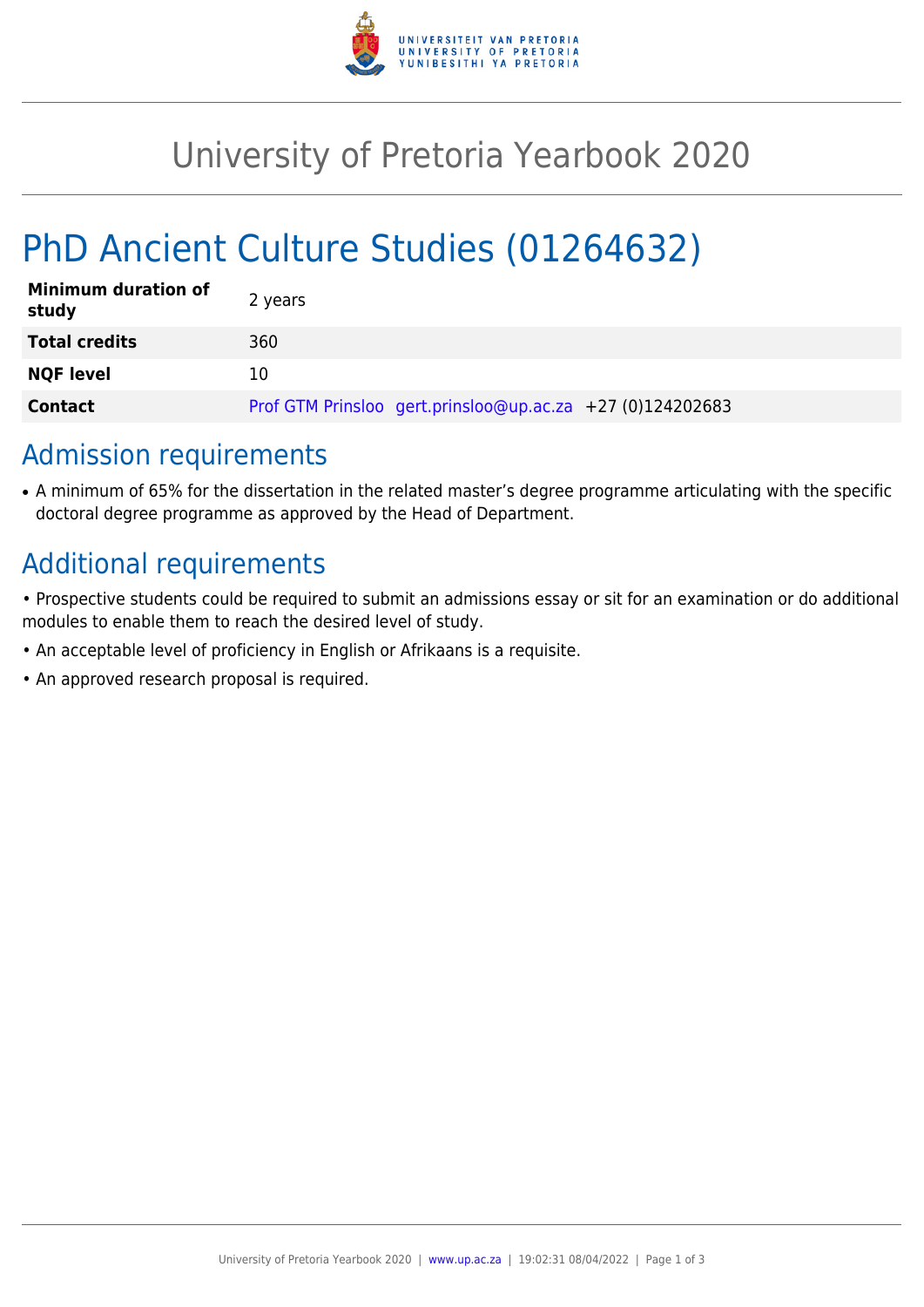

## Curriculum: Year 1

**Minimum credits: 360**

#### **Core modules**

#### **Thesis: Ancient culture studies 990 (AKG 990)**

| <b>Module credits</b>         | 360.00                                    |
|-------------------------------|-------------------------------------------|
| <b>Prerequisites</b>          | No prerequisites.                         |
| Language of tuition           | Module is presented in English            |
| <b>Department</b>             | Ancient and Modern Languages and Cultures |
| <b>Period of presentation</b> | Year                                      |